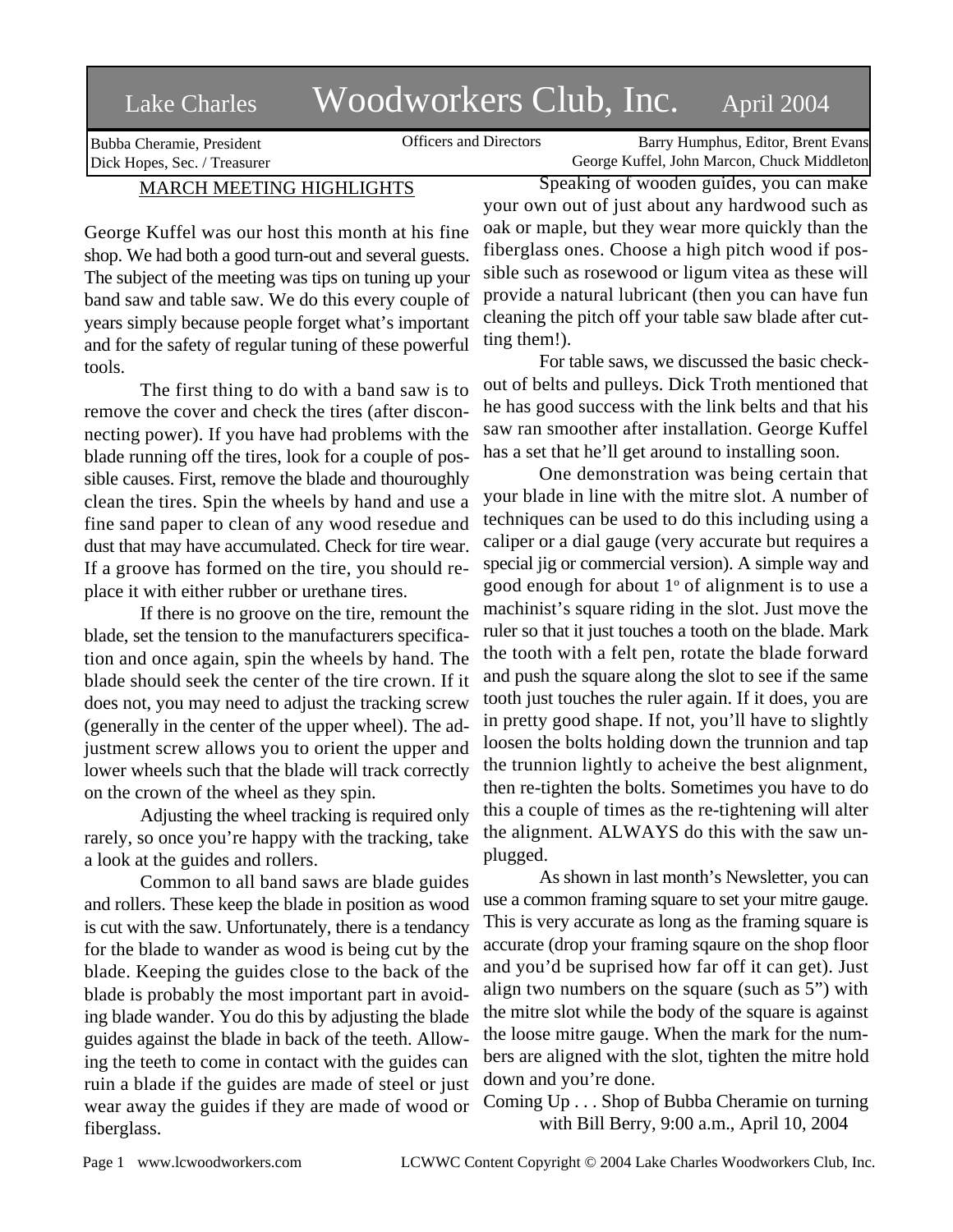#### HELP OUT OUR MEMBER

We got a call from the Louisiana Department of Rehabilitation Services the other day about long time member Lee Frazier. Lee is in need of a kidney and pancreas transplant. What he needs is a set aside for nonmedical expenses that will help pay for travel during and after the surgery, meals and extended stays in Houston for Lola and himself.

To do this, a fund-raiser will be held on Friday, June 11, 2004 at 5:00 p.m. at the Habibi Temple (2928 Pack Road, Lake Charles). What we'll do is have an auction, dinner (I am assured that there will be no \$9 hot dogs!) and live entertainment. The cost is \$7.50 which will include a meal, soft drink, live entertainment and an opportunity to enter the bidding on auction items.

The auction will have both a "silent auction" for many items and a "live auction" for larger or more expensive items including a "We Love Wood" session.

The idea is that Lake Charles Woodworker members can contribute, either financially by bidding or materially by donating one or more items that you have made to the auction.

Next month, we'll have more information regarding tickets, but we wanted to let you know about this upcoming event as soon as possible. For even more information please feel free to contact Tom Spindler, Louisiana Rehabilitation Services, 3616 Kirkman St., 475-8038 (office), 478-8301 (home) or email him at tspind@juno.com.

### A SPITCOAT FINISH

Spitcoating will give a professional "sprayed on" look to your project. It may look long and hard to do but it's not. It easy, fool proof, and durable. Additionally, spitcoating will allow you to re-coat whenever the finish needs a quick touchup. Since the coats dry within a few minutes, you can put on a coat and not have to worry about dust settling in the finish or even worse... fingerprints!

Brush on a full strength coat of gloss polyurethane (oil based) and let it dry. This is the base coat from which you will build upon.

Lightly sand with 220 grit or higher to remove any dust in the finish and wipe down the project with a tack cloth. Then brush on a second full strength coat.

Lightly sand the project again and wipe it down with a tack cloth.

Dump some of the polyurethane into a glass jar and add an equal amount of mineral spirits (you can also add several drops or up to a cap full of Japan drier if you want to speed up the drying process).

Take 3 paper towels and wad them into a ball. Wrap a clean, unprinted cotton T shirt around the ball of paper towels. This is the "applicator".

Dunk the applicator into the glass jar and press the applicator against the jar side to squeeze out any excess polyurethane.

Wipe the polyurethane on to the surface in one direction with the grain. Start and finish each pass in one long and even stroke. Quickly return to the top and wipe a new path of poly trying not to overlap the previous path by more than a half inch. Reload the applicator with polyurethane as needed. You want it to put down a wet, flowing coat (but not so wet that it leaves heavy ridge lines.

Continue doing this until entire work piece is covered. DO NOT reapply the poly until the previous coat is dry even if it looks streaky. Failure to follow this step will screw up the finish.

The first coat may take an hour to dry. After it is dry, lightly drag a straight razor blade along the grain of the wood at a 70 degree angle. This will pull up any dust flecks without removing the finish. On curved areas where the razor blade will not go, use #0000 steel wool. Then wipe the project again with a tack cloth.

The subsequent coats will dry within 30 minutes (or less). Apply at least 4 coats.

Even if you wish to have a flat or semi-gloss sheen, it's best to use gloss polyurethane as it is a chemically stronger finish than semi-gloss and flat. To bring the gloss down to flat, use #0000 steel wool. To bring the gloss it down to semi-gloss, use rotten stone powder mixed in water and a wad of T shirt to rub it down. To really bring out the gloss, wait 2 or 3 weeks and buff the surfaces with a fine automotive finish such as 3M Perfect-It polish. *Edited from www.joewoodworker.com*

#### LCWW WEB SITE UPDATE

While we have many other duties (I'll admit, mostly honeydues and teaching computer science to less than sentient beings — also known as college students) we are also continue to update the Lake Charles Woodworkers web site with as much information as possible. So recently, we added some advertisers to the Search The Web page. The idea is that we can generate a few dollars to help the Club.

Northern Tool has power and hand tools, generators, pressure washers and accessories and much plus widely available products from Jet, Delta, Makita and others as well as their own brands and mostly clearance items including hand tools.

Corner Hardware carries Power Tools, Hand Tools plus Lawn and Garden, Plumbing, Paint and even Flooring. They are a general Home Improvement supplier with very good prices.

The other advertiser is Yardiac who carries some 10,000 yard and garden items that you can use when you are not woodworking.

All you need to do is go to the Search The Web page and click on the advertiser logos and you'll go to their web sites. Please check them out and buy something.